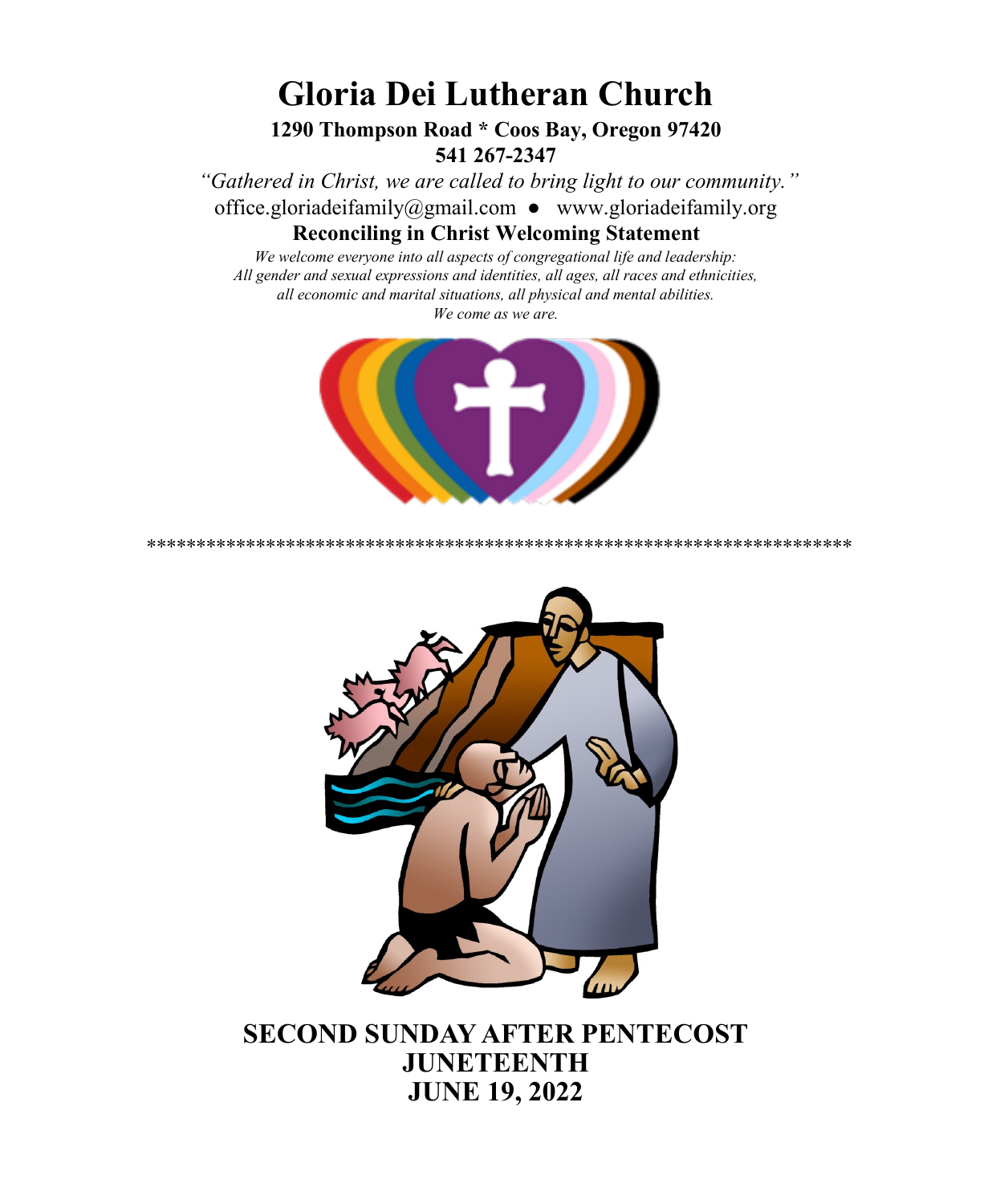#### **SECOND SUNDAY AFTER PENTECOST JUNETEENTH June 19, 2022 10:00am**

#### \* \* \* \* \*

**PRELUDE** *My Shepherd Will Supply My Need* Mark Hayes Tune: RESIGNATION *Southern Harmony*; 1835; arranged Richard Starr ©2006 Lorenz Publishing Co., a division of the Lorenz Corporation

#### **WELCOME and ANNOUNCEMENTS**

Welcome to worship this morning! We are glad you are worshipping with us at Gloria Dei Lutheran Church in Coos Bay, Oregon!

**CALL TO WORSHIP** *Spirit of God, Abide With Me* Traditional Hymns Arranged by Philip Kern

©MCMXCII by Alfred Publishing Co., Inc

#### *You may stand in body or spirit* **CONFESSION AND FORGIVENESS**

- L: Blessed be the holy Trinity,  $\pm$  one God, who forgives all our sin, whose mercy endures forever.
- **C: Amen.**
- L: God of all mercy and consolation, come to the help of your people, turning us from our sin to live for you alone. Give us the power of your Holy Spirit that we may confess our sin, receive your forgiveness, and grow into the fullness of Jesus Christ, our Savior and Lord.
- **C: Amen.**
- L: Let us confess our sin in the presence of God and one another.

*Silence is kept for reflection* 

- L: Most merciful God,
- **C: we confess that we are captive to sin and cannot free ourselves. We have sinned against you in thought, word, and deed, by what we have done and by what we have left undone. We have not loved you with our whole heart; we have not loved our neighbors as ourselves. For the sake of your Son, Jesus Christ, have mercy on us. Forgive us, renew us, and lead us, so that we may delight in your will and walk in your ways, to the glory of your holy name. Amen.**
- L: God, who is rich in mercy, loved us even when we were dead in sin, and made us alive together with Christ. By grace you have been saved. In the name of  $+$ Jesus Christ, your sins are forgiven. Almighty God strengthen you with power through the Holy Spirit, that Christ may live in your hearts through faith.
- **C: Amen.**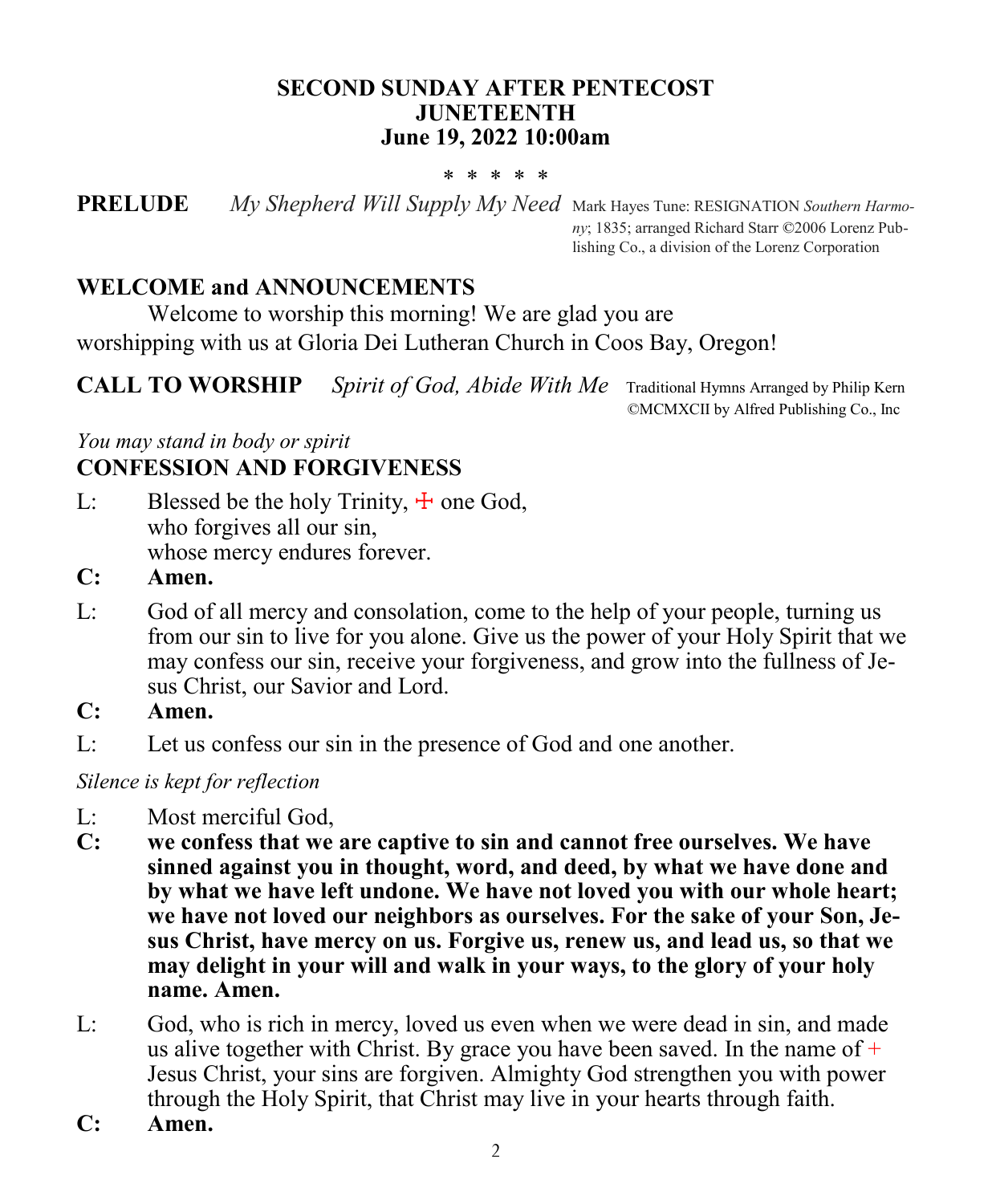#### **GREETING**

- L: The grace of our Lord Jesus Christ, the love of God, and the communion of the Holy Spirit be with you all.
- **C: And also with you.**

#### **KYRIE**

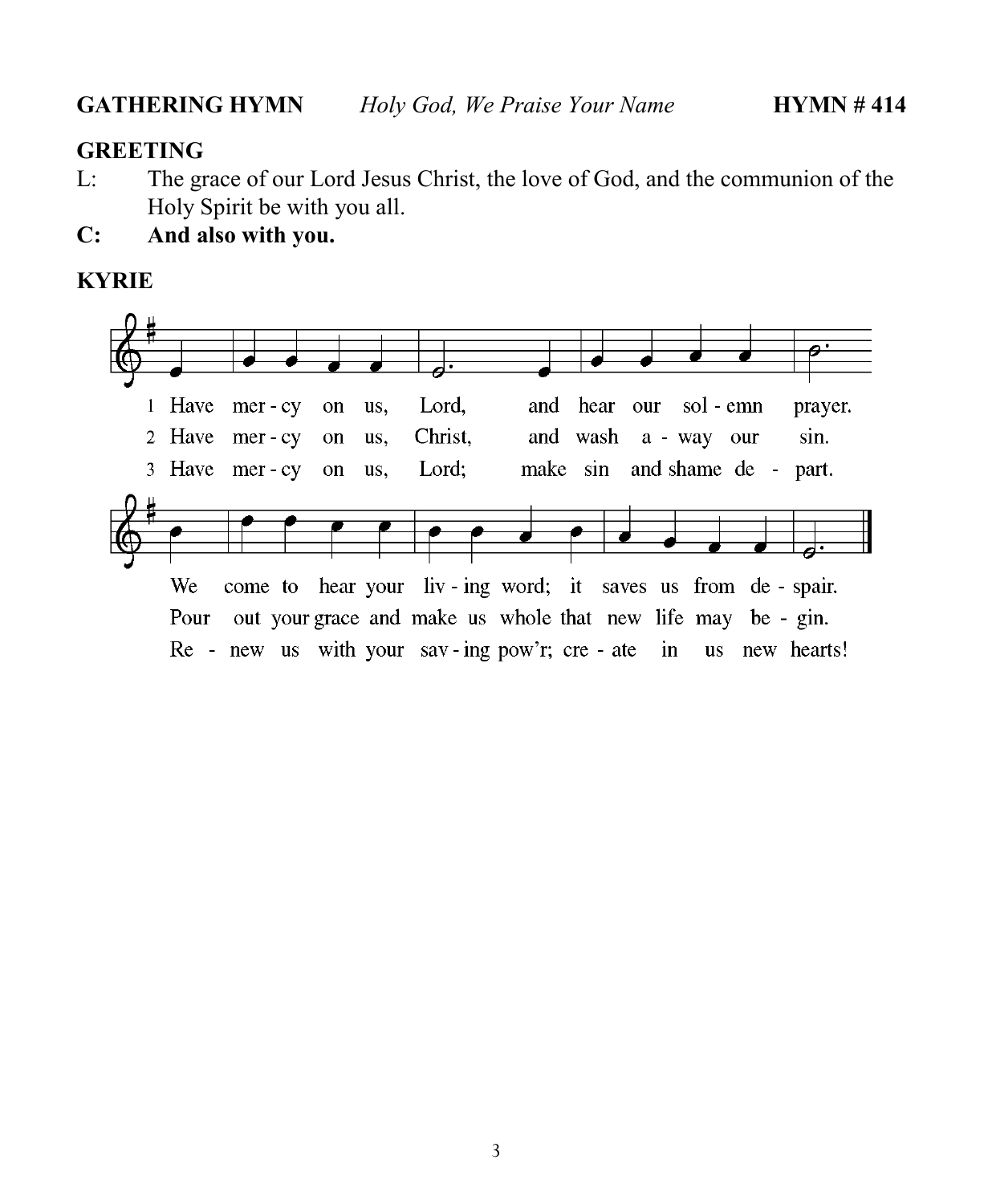#### **CANTICLE OF PRAISE**



#### **PRAYER OF THE DAY**

**Holy and righteous God, you created us in your image. Grant us grace to contend fearlessly against evil and to make no peace with oppression. Help us, like those of generations before us who resisted the evil of slavery and human bondage in any form and any manner of oppression. Help us to use our freedoms to bring justice among people and nations everywhere, to the glory of your Holy name through Jesus Christ our Lord. Amen.**

Copyright © 2019 Evangelical Lutheran Church in America

*You may be seated.*

#### **FIRST READING: Isaiah 65:1-9**

<sup>1</sup>I was ready to be sought out by those who did not ask, to be found by those who did not seek me.

I said, "Here I am, here I am,"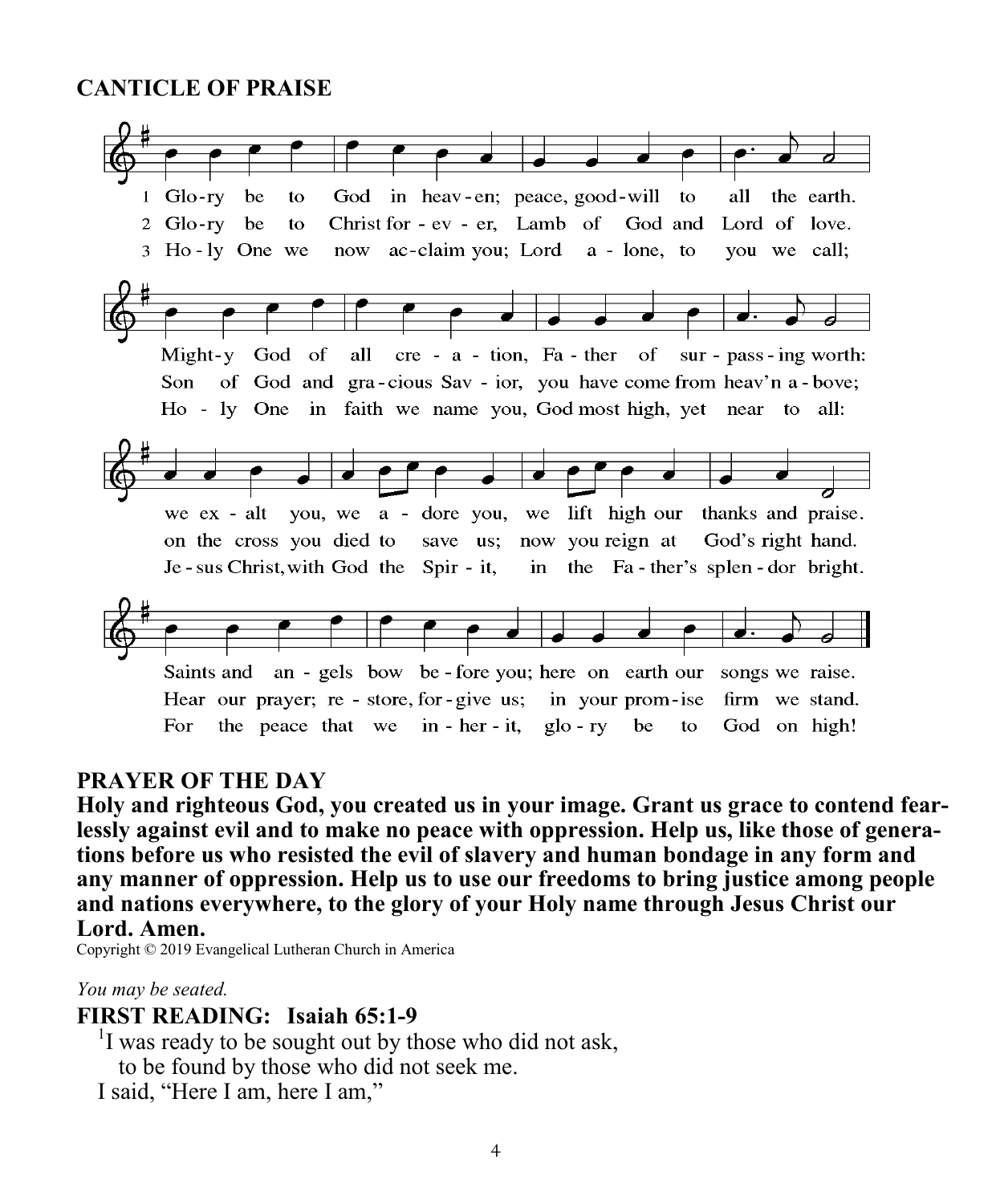to a nation that did not call on my name.  $2$ I held out my hands all day long to a rebellious people, who walk in a way that is not good, following their own devices; <sup>3</sup>a people who provoke me to my face continually, sacrificing in gardens and offering incense on bricks; <sup>4</sup>who sit inside tombs, and spend the night in secret places; who eat swine's flesh, with broth of abominable things in their vessels; <sup>5</sup>who say, "Keep to yourself, do not come near me, for I am too holy for you." These are a smoke in my nostrils, a fire that burns all day long.  ${}^{6}$ See, it is written before me: I will not keep silent, but I will repay; I will indeed repay into their laps  $7$ their iniquities and their ancestors' iniquities together, says the LORD; because they offered incense on the mountains and reviled me on the hills, I will measure into their laps full payment for their actions. <sup>8</sup>Thus says the LORD: As the wine is found in the cluster, and they say, "Do not destroy it, for there is a blessing in it," so I will do for my servants' sake, and not destroy them all. <sup>9</sup>I will bring forth descendants from Jacob, and from Judah inheritors of my mountains; my chosen shall inherit it, and my servants shall settle there. L: The Word of the Lord.

**C: Thanks be to God.**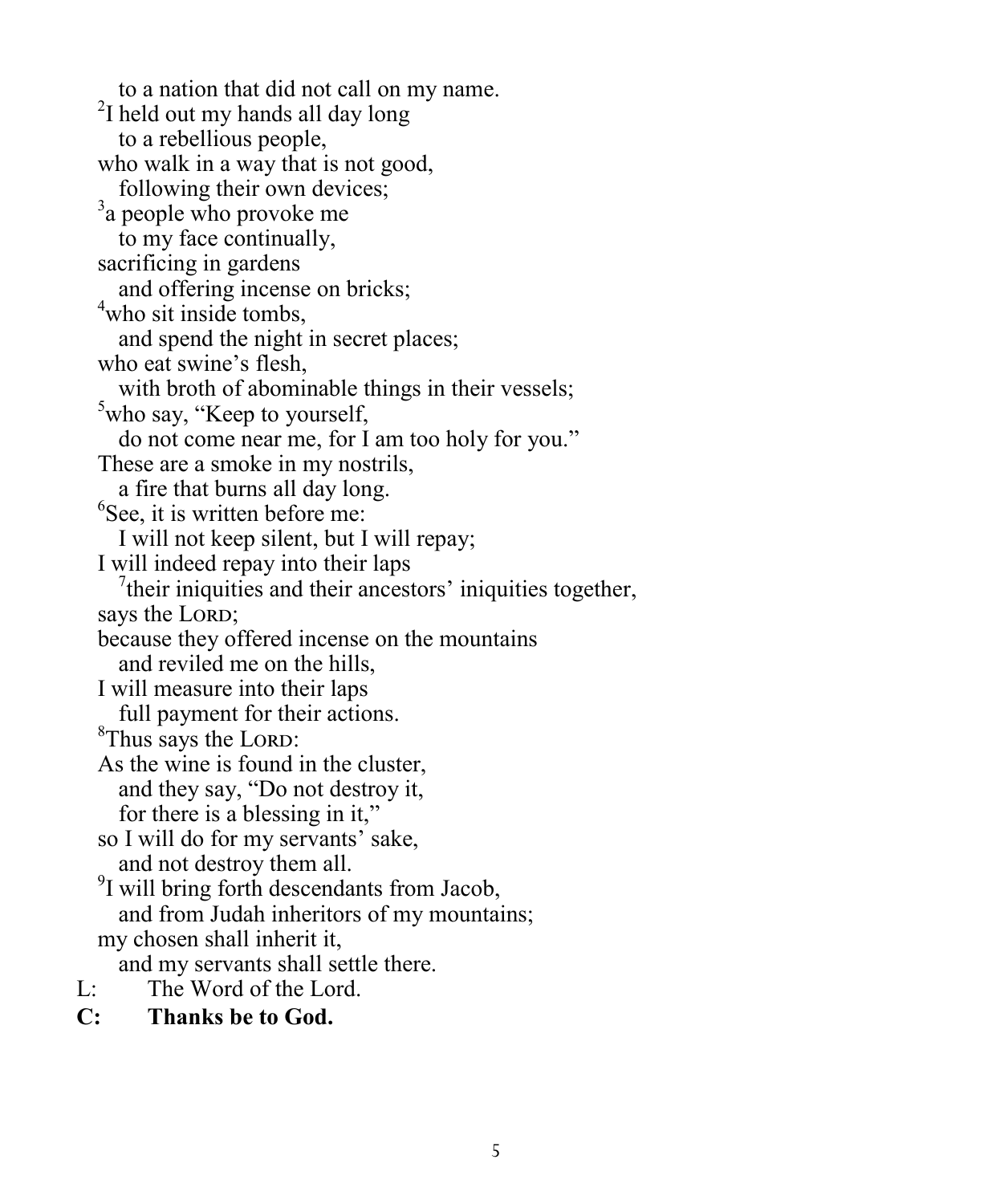#### **PSALM TONE**



**PSALM: Psalm 22:19-28** <sup>19</sup>But you, O LORD, be not <sup>|</sup> far away; **O my help, hasten <sup>|</sup> to my aid.** <sup>20</sup>Deliver me  $\frac{1}{2}$  from the sword, **my life from the power <sup>|</sup> of the dog.** <sup>21</sup>Save me from the **<sup>|</sup>** lion's mouth!  **From the horns of wild bulls you have <sup>|</sup> rescued me.**  $^{22}$ I will declare your name to my people; in the midst of the assembly  $\left| \int f w \right|$  praise you. <sup>23</sup>You who fear the LORD, give praise! All you of Jacob's <sup>|</sup> line, give glory. **Example 1** Stand in awe of the LORD, all you off-<sup>1</sup> spring of Israel. <sup>24</sup>For the Lord does not despise nor abhor the poor in their poverty; neither is the Lord's face hid- $\frac{1}{2}$  den from them; | **but when they cry out,**  $\vert$  **the LORD hears them.** <sup>25</sup>From you comes my praise in the **<sup>|</sup>** great assembly; **I** will perform my vows in the sight of those who <sup>|</sup> fear the LORD. <sup>26</sup>The poor shall eat<sup>1</sup> and be satisfied, **Let those who seek the LORD give praise! May your hearts live forever!** <sup>27</sup>All the ends of the earth shall remember and turn to the LORD;  **all the families of nations shall bow <sup>|</sup> before God.**  $^{28}$ For dominion belongs  $\frac{1}{1}$  to the LORD, **who rules o- | ver the nations.**

#### **SECOND READING: Galatians 3:23-29**

 $^{23}$ Now before faith came, we were imprisoned and guarded under the law until faith would be revealed. <sup>24</sup>Therefore the law was our disciplinarian until Christ came, so that we might be justified by faith. <sup>25</sup>But now that faith has come, we are no longer subject to a disciplinarian,  $^{26}$  for in Christ Jesus you are all children of God through faith.  $^{27}$ As many of you as were baptized into Christ have clothed yourselves with Christ.  $^{28}$ There is no longer Jew or Greek, there is no longer slave or free, there is no longer male and female; for all of you are one in Christ Jesus. <sup>29</sup>And if you belong to Christ, then you are Abraham's offspring, heirs according to the promise.

- L: The Word of the Lord.
- **C: Thanks be to God.**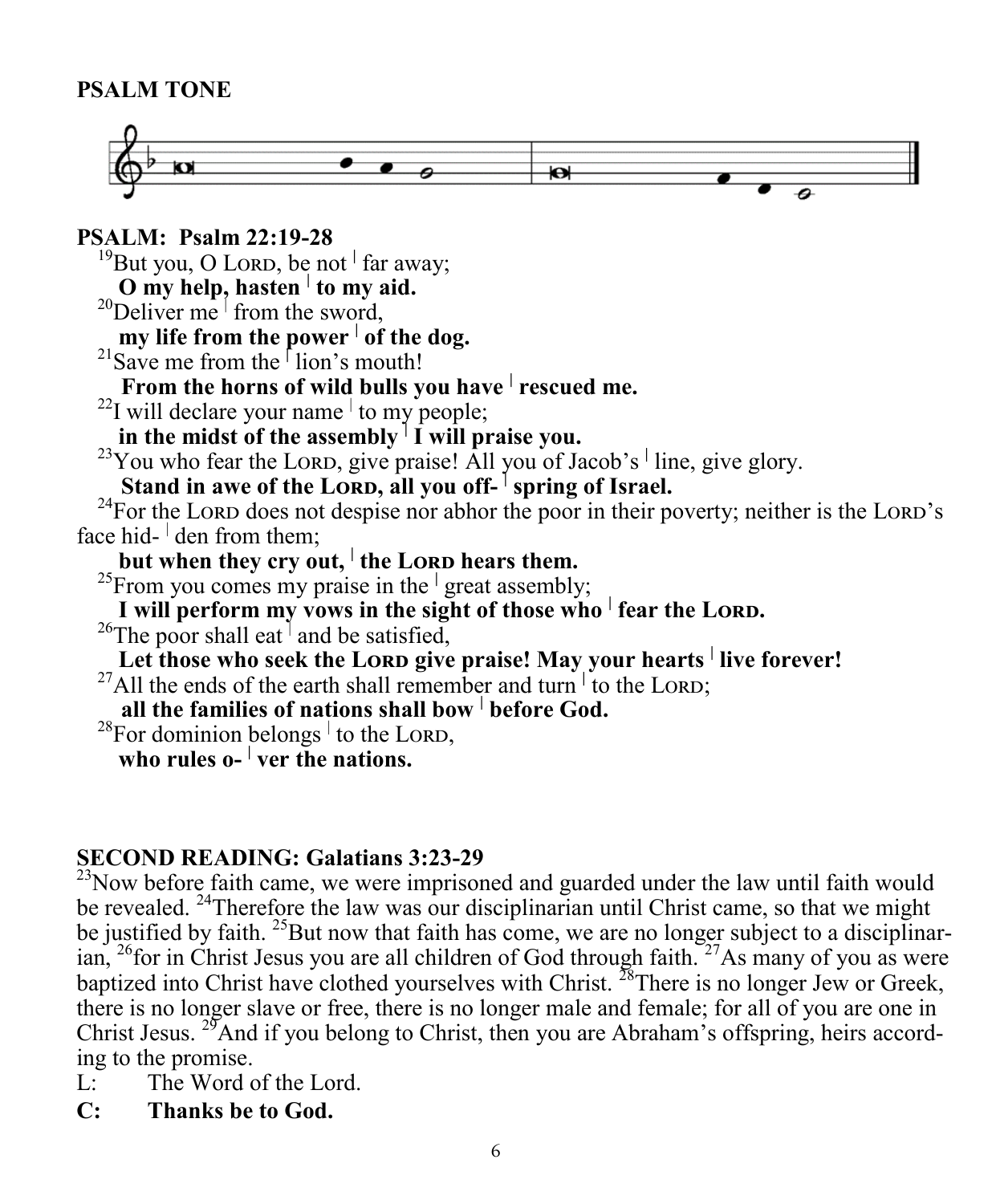#### *You may stand in body or spirit* **GOSPEL ACCLAMATION**



- L: The holy gospel according to Luke, the 8th chapter.
- **C: Glory to you, O Lord.**

#### **GOSPEL: Luke 8:26-39**

 $^{26}$ Then [Jesus and his disciples] arrived at the country of the Gerasenes, which is opposite Galilee. <sup>27</sup>As he stepped out on land, a man of the city who had demons met him. For a long time he had worn no clothes, and he did not live in a house but in the tombs. <sup>28</sup>When he saw Jesus, he fell down before him and shouted at the top of his voice, "What have you to do with me, Jesus, Son of the Most High God? I beg you, do not torment me"—<sup>29</sup>for Jesus had commanded the unclean spirit to come out of the man. (For many times it had seized him; he was kept under guard and bound with chains and shackles, but he would break the bonds and be driven by the demon into the wilds.) <sup>30</sup>Jesus then asked him, "What is your name?" He said, "Legion"; for many demons had entered him. <sup>31</sup>They begged him not to order them to go back into the abyss.

 $32$ Now there on the hillside a large herd of swine was feeding; and the demons begged Jesus to let them enter these. So he gave them permission. <sup>33</sup>Then the demons came out of the man and entered the swine, and the herd rushed down the steep bank into the lake and was drowned.

<sup>34</sup>When the swineherds saw what had happened, they ran off and told it in the city and in the country. <sup>35</sup>Then people came out to see what had happened, and when they came to Jesus, they found the man from whom the demons had gone sitting at the feet of Jesus, clothed and in his right mind. And they were afraid.  $36$ Those who had seen it told them how the one who had been possessed by demons had been healed. <sup>37</sup>Then all the people of the surrounding country of the Gerasenes asked Jesus to leave them; for they were seized with great fear. So he got into the boat and returned. <sup>38</sup>The man from whom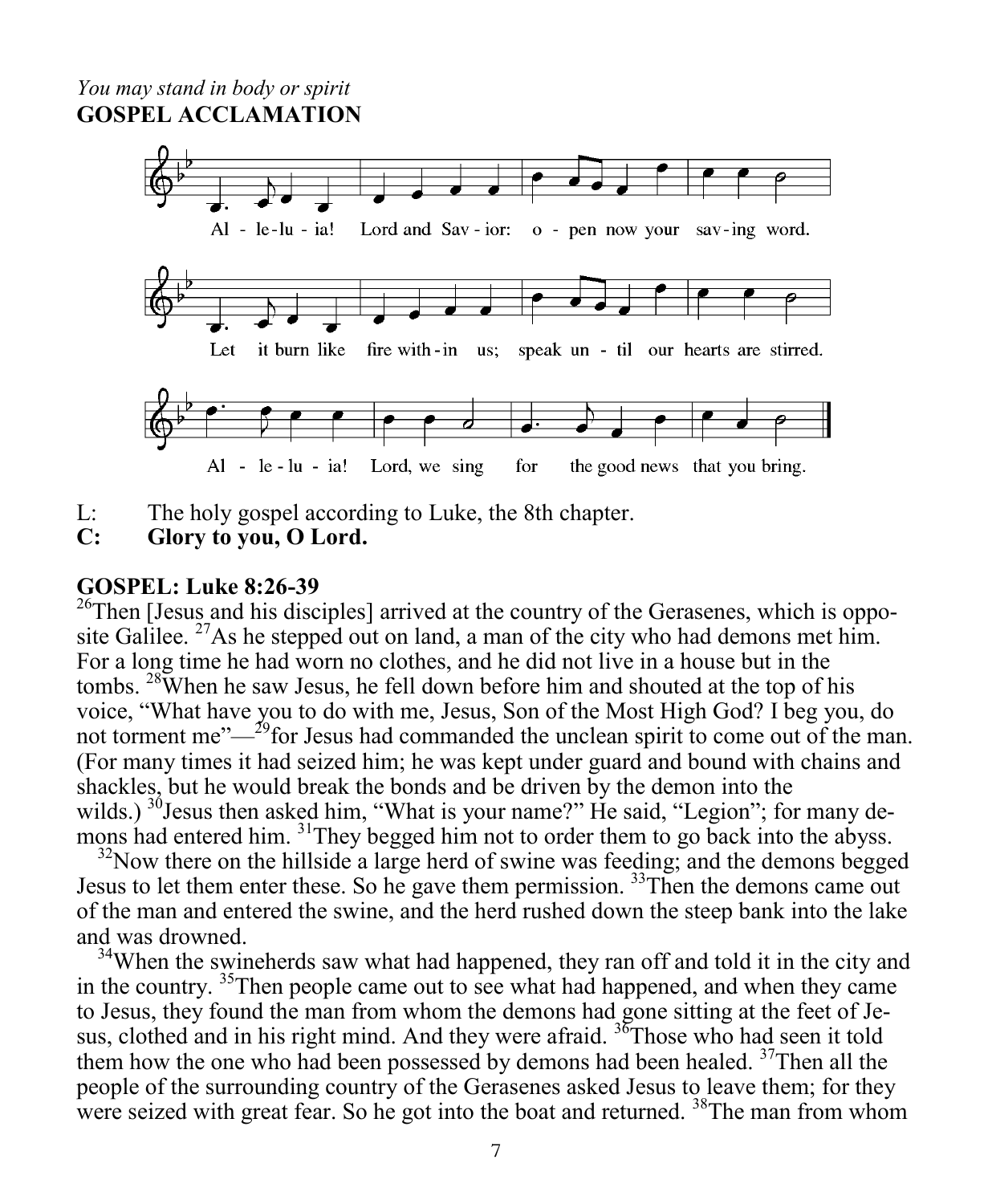the demons had gone begged that he might be with him; but Jesus sent him away, saying, <sup>39</sup>"Return to your home, and declare how much God has done for you." So he went away, proclaiming throughout the city how much Jesus had done for him.

L: The gospel of the Lord.

**C: Praise to you, O Christ.**

*You may be seated.* **CHILDREN'S SERMON**

**SERMON Pastor Alyssa Augustson**

**HYMN OF THE DAY** *My God, How Wonderful Thou Art* **HYMN# 863** 

*You may stand in body or spirit*

**APOSTLE'S CREED**

**I believe in God, the Father almighty, creator of heaven and earth.**

**I believe in Jesus Christ, God's only Son, our Lord, who was conceived by the Holy Spirit, born of the virgin Mary, suffered under Pontius Pilate, was crucified, died, and was buried; he descended to the dead. On the third day he rose again; he ascended into heaven, he is seated at the right hand of the Father, and he will come to judge the living and the dead.**

**I believe in the Holy Spirit, the holy catholic church, the communion of saints, the forgiveness of sins, the resurrection of the body, and the life everlasting. Amen.**

#### **PRAYERS OF INTERCESSION**

*Each petition concludes with: L: God in Your mercy, C: hear our prayer*

#### **THE PEACE**

- L: The peace of Christ be with you always.
- C: **And also with you.**

*You may be seated.* **THE OFFERING**

**CHOIR ANTHEM** *He Shall Feed His Flock* Words &Music by Joseph M. Martin (BMI)

 ©2001, 2009 Malcolm Music (A division of Shawnee Press, Inc.)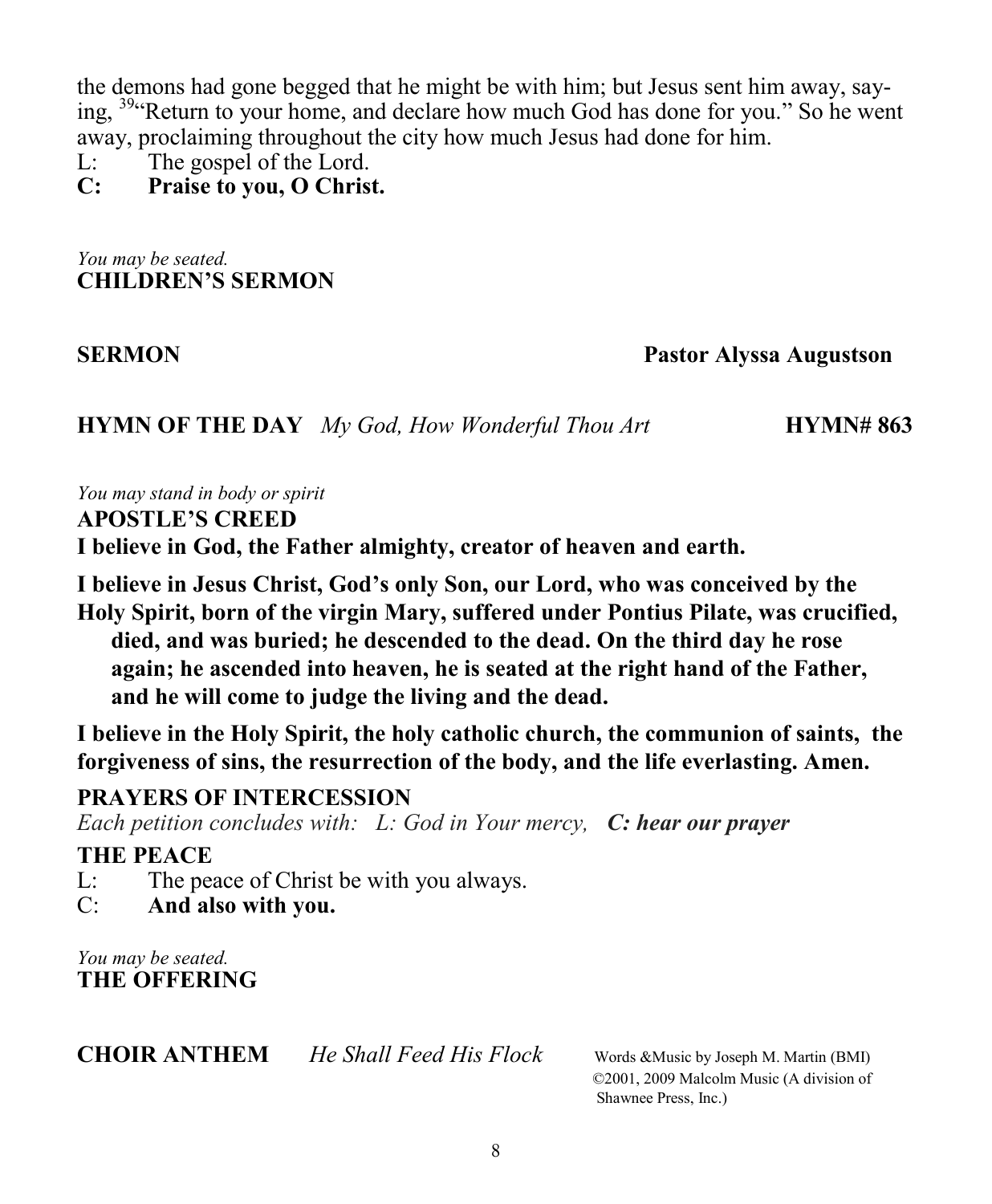#### *You may stand in body or spirit* **OFFERTORY HYMN**



Music: Richard W. Hillert, b. 1923 Music @ 1978 Lutheran Book of Worship, admin. Augsburg Fortress.

#### **OFFERING PRAYER**

#### L: Let us pray.

**C: God of abundance: you have set before us a plentiful harvest. As we feast on your goodness, strengthen us to labor in your field, and equip us to bear fruit for the good of all, in the name of Jesus. Amen.**

#### **THE GREAT THANKSGIVING**

- L: The Lord be with you.
- **C: And also with you.**
- L: Lift up your hearts.
- **C: We lift them to the Lord.**
- L: Let us give thanks to the Lord our God.
- **C: It is right to give our thanks and praise.**

#### **PREFACE**

L: It is indeed right, our duty and our joy,…...we praise your name and join their unending hymn: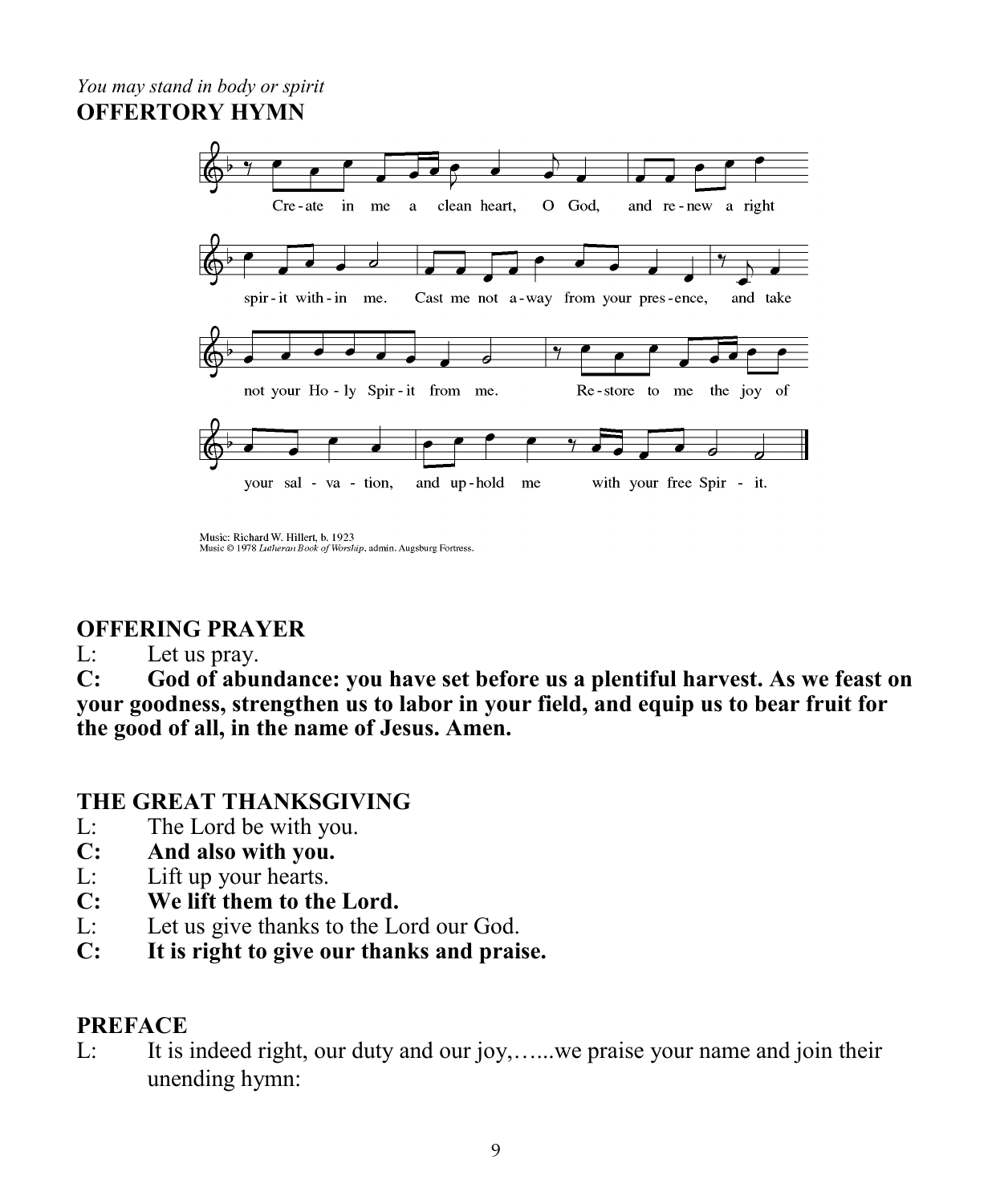#### **HOLY, HOLY, HOLY**



#### **THANKSGIVING AT THE TABLE ~ WORDS OF INSTITUTION**

#### **THE LORD'S PRAYER**

- L: Gathered into one by the Holy Spirit, let us pray as Jesus taught us.
- **C: Our Father, who art in heaven, hallowed be thy name, thy kingdom come, thy will be done, on earth as it is in heaven. Give us this day our daily bread; and forgive us our trespasses, as we for give those who trespass against us; and lead us not into temptation, but deliver us from evil. For thine is the kingdom, and the power, and the glory, forever and ever. Amen.**

#### **INVITATION TO COMMUNION**

L: The risen Christ dwells with us here. All who are hungry, all who are thirsty, come.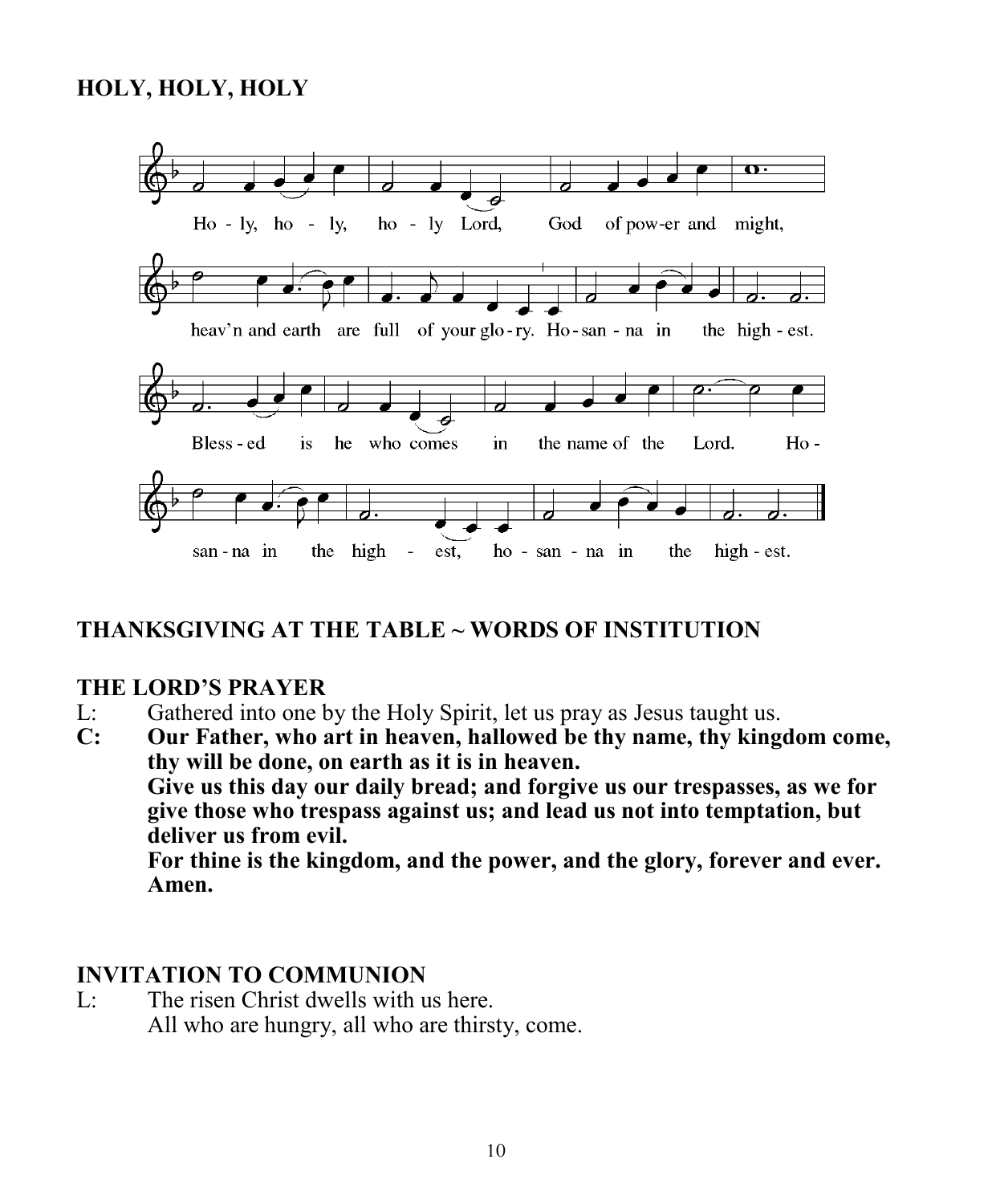

#### **HOLY COMMUNION**

*At Gloria Dei, all are welcome at the Lord's Table without exception! We will commune together as one body of Christ. During this COVID-19 pandemic, you will have picked up a travel communion cup when you entered the sanctuary. The bread is on one side of the cup, please remove this first, then turn the cup over to remove the seal from the juice. Please remove the seals from the liquid very carefully! If you are worshipping with us online, you may use whatever bread and grape juice or wine you have on hand.* 

#### **POST COMMUNION PRAYER**

- L: Life-giving God, through this meal you have bandaged our wounds and fed us with your mercy. Now send us forth to live for others, both friend and stranger, that all may come to know your love. This we pray in the name of Jesus.
- **C: Amen.**

*You may stand in body or spirit*

#### **BLESSING**

L: May the God who surrounds us,

the God who walks with us,

the God who blows through us and unites us,

go out with us, giving us light and life,

courage and peace.

**C: Amen.**

**SENDING HYMN** *Savior, Like a Shepherd Lead Us* **HYMN# 789**

#### **DISMISSAL**

- L: Go in peace, love and serve the Lord.
- **C: We will. Thanks be to God.**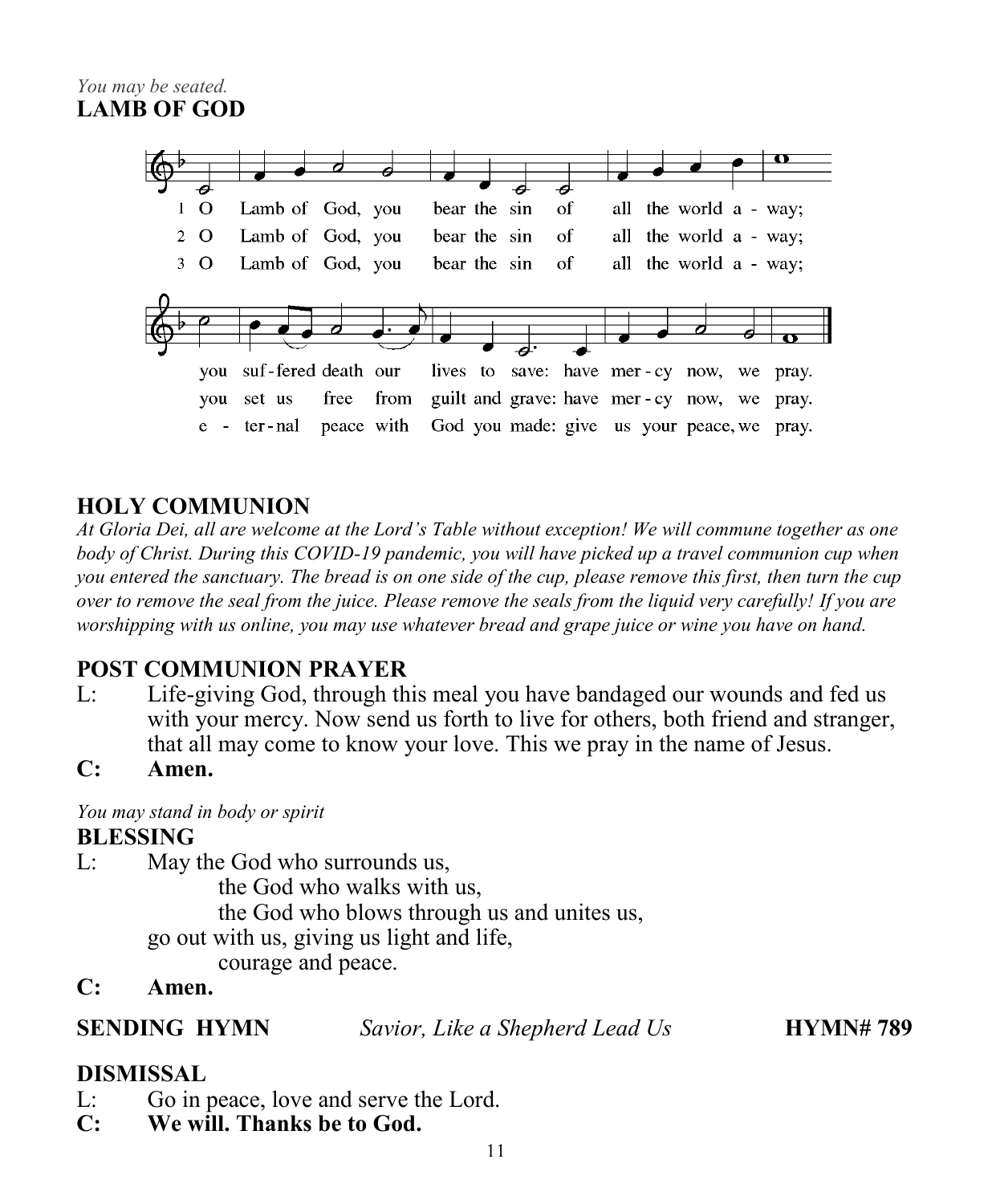#### **POSTLUDE** *Love Divine, All Loves Excelling* John Zundel, Arranged by Cindy Berry

©2014 Lorenz Publishing Co., a division of the Lorenz Corporation

From Sundays and Seasons.com. Copyright © 2022 Augsburg Fortress. All rights reserved. Reprinted by permission under Augsburg Fortress Liturgies Annual License #SAS006928.

New Revised Standard Version Bible, copyright 1989, Division of Christian Education of the National Council of the Churches of Christ in the United States of America. Used by permission. All rights reserved.



# **Evangelical Lutheran** Church in America

God's work. Our hands.



Including Pride colors and BIPOC colors (Black and Indigenous People of Color)

# **Next week's readings for June 26, 2022**

**First Reading: 1 Kings 19:15-16, 19-21**

**Psalm: 16**

**Second Reading: Galatians 5:1, 13-25**

 **Gospel: Luke 9:51-62**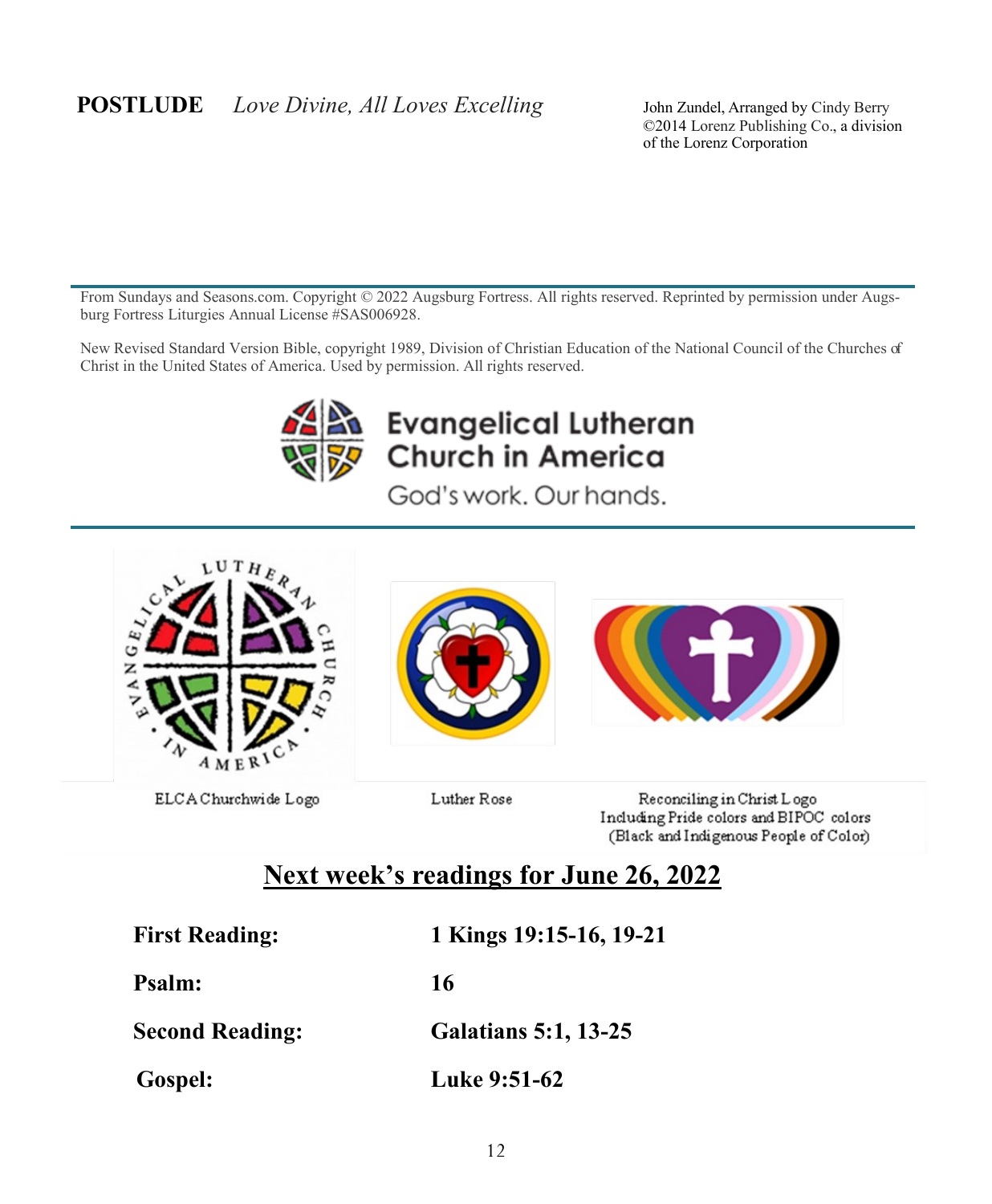#### **Serving you today, Sunday June 19, 2022**

| Presider:     |                    | Rev. Alyssa Augustson                                                      |
|---------------|--------------------|----------------------------------------------------------------------------|
| Accompanist:  |                    | Jeffrey Varga                                                              |
| Lay Reader:   |                    | Stephanie Greim                                                            |
| Zoom Co-host: |                    | Jim Gilbert and Linda Mitchell                                             |
|               | Flowers shared by: | Paul & Marilyn Halvor in celebration of<br>their 57th Wedding Anniversary! |
|               | Coffee Hour hosts: | Lynn Danner and Kathleen Kay                                               |

# **ANNOUNCEMENTS**

### **WELCOME!**

We are pleased that you are worshipping today with us. In the envelope slot beside the hymnal and Bible rack a welcome sheet and offering envelopes are available for your convenience. Both can be placed in the offering plate during the service.

#### **DOROTHY MILLER DEATH NOTICE**

With much sadness, we share the news of Dorothy Miller's death the morning of June 14, 2022. We live into the promise of God, our shepherd, who leads beside still waters, trusting that death does not have the last word.

A memorial service will be held at Gloria Dei Lutheran Church on Saturday, June 25, 2022 at 11:00. All are welcome to attend in-person or by Zoom. A luncheon will be provided "to go" following the service.

"The Lord is my shepherd, I shall not want." Psalm 23:1

#### **JUNETEENTH**

Today is Juneteenth. Juneteenth is an annual commemoration of the day the last slaves (in Texas) were informed that they were free and that the Civil War was over—June 19, 1865. African Americans have celebrated this date since 1865. In 2021 the day was made a Federal Holiday for the United States of America.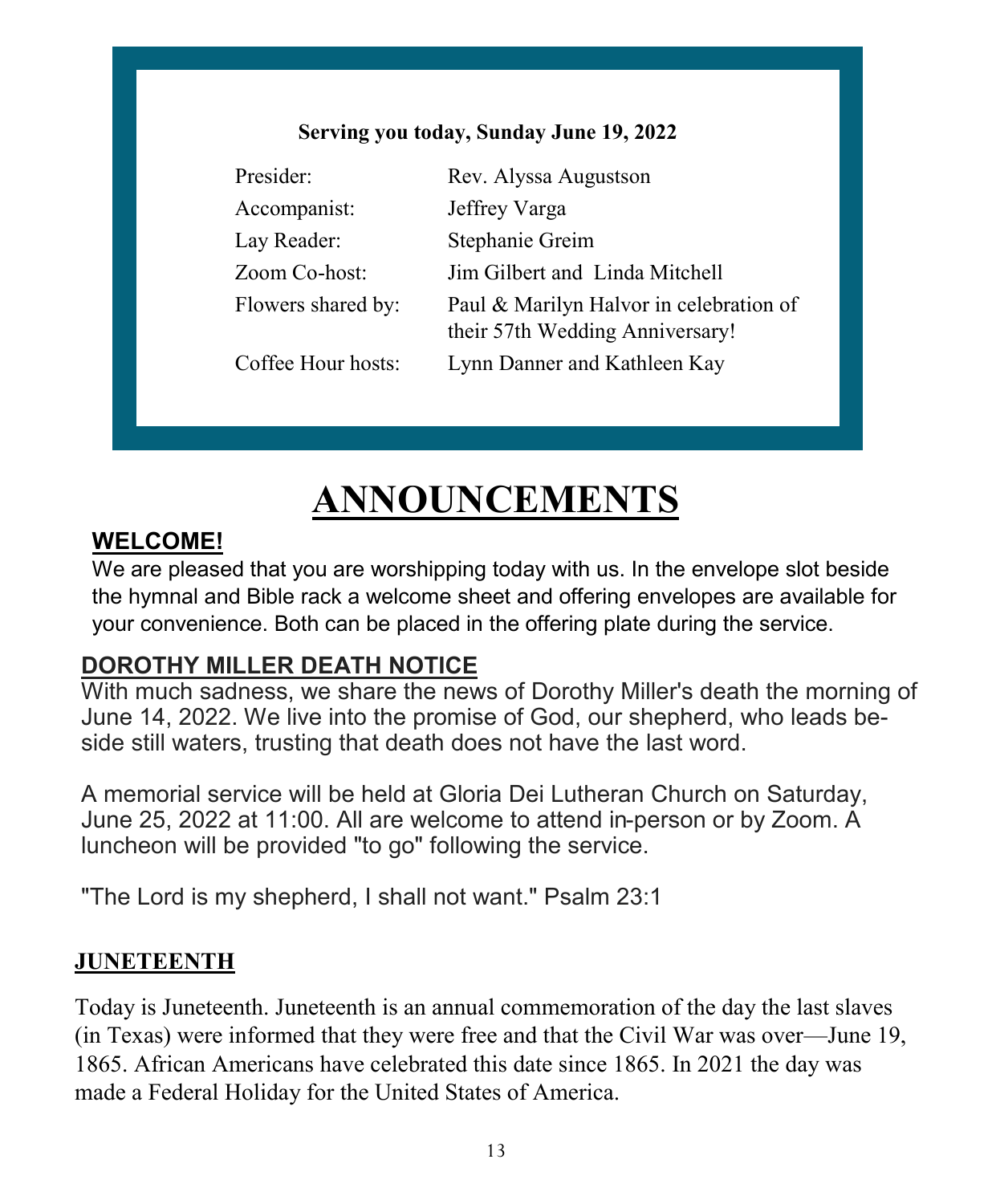# **REVISED COVID-19 POLICY**

The Gloria Dei Church Council decided, given the most recent Covid 19 data indicating that Coos County has very quickly moved to the Community Risk level of HIGH, we should return to the status of "masks required" in the building beginning Sunday, June 12.

Coffee Hour will still take place under cover in the entry to the church.

We will continue social distancing.

The Council recommends that if someone is sick or having symptoms of any kind, that they please stay home and participate via Zoom, Facebook, or YouTube out of respect for others in the church.

We continue to encourage vaccinations/boosters.

We will continue to follow the numbers in hopes of returning to masks optional soon.

Linda Strine, Council President June 9, 2022

# SPECIAL THANKS!

We are happy to welcome Jeffrey Varga to our piano this week as a special guest musician!

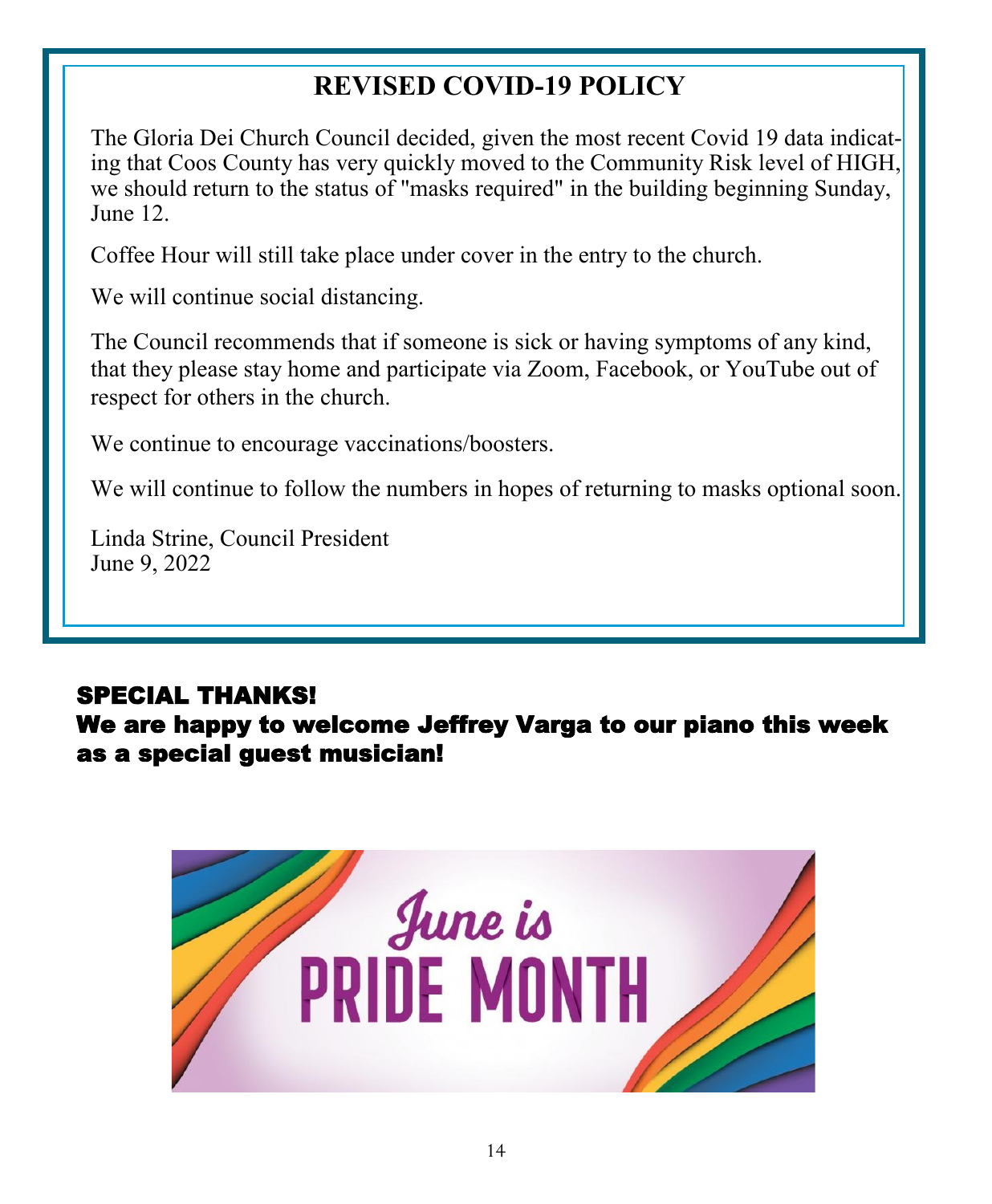# **VACATION BIBLE SCHOOL**

VBS is coming soon! We hope you'll spread the word for kids grade K - 5 to preregister. (Registration forms are in the church office.)

The morning sessions will be the week of July 11 - 15, 9:30 - 11:30. We'll be following the ELCA World Hunger curriculum, "Tree of Healing". Each morning we'll have singing, Bible lesson, crafts, and games & simulation activities from other countries of the world served by ELCA World Hunger.

Please prayerfully consider helping with this fun ministry, even if you're not available to participate each day. We'll need teacher assistants, older youth assistants, help with snacks. Let Pastor Alyssa know if you'd like to help.

### **INTERN EMILY ARRIVES SOON!**

Intern Emily will be arriving soon, in early July. We are excited to meet Intern Emily and look forward to her arrival! Please pray for Emily as she prepares for the transition to being an intern to live and serve with us this coming year.

#### **CRISIS IN EASTERN EUROPE**

There is still war in Ukraine and a humanitarian crisis with refugees, food scarcity, supply chain interruption, etc. Please consider giving to Lutheran Disaster Response, the part of the ELCA dedicated to responding to disasters at home and around the world. Donations to Lutheran Disaster Response are currently being matched! Learn more at:

*https://www.elca.org/our-work/relief-and-development/lutheran-disaster-response*

# **GIVING ONLINE**

If you prefer to give online, visit our website, where you can choose our secure giving site (green GIVE button): **https://www.gloriadeifamily.org/**

~~~~~~~~~~~~~~~~ STEWARDSHIP IS… acknowledging and honoring freedom for all.

Learn more about Juneteenth!